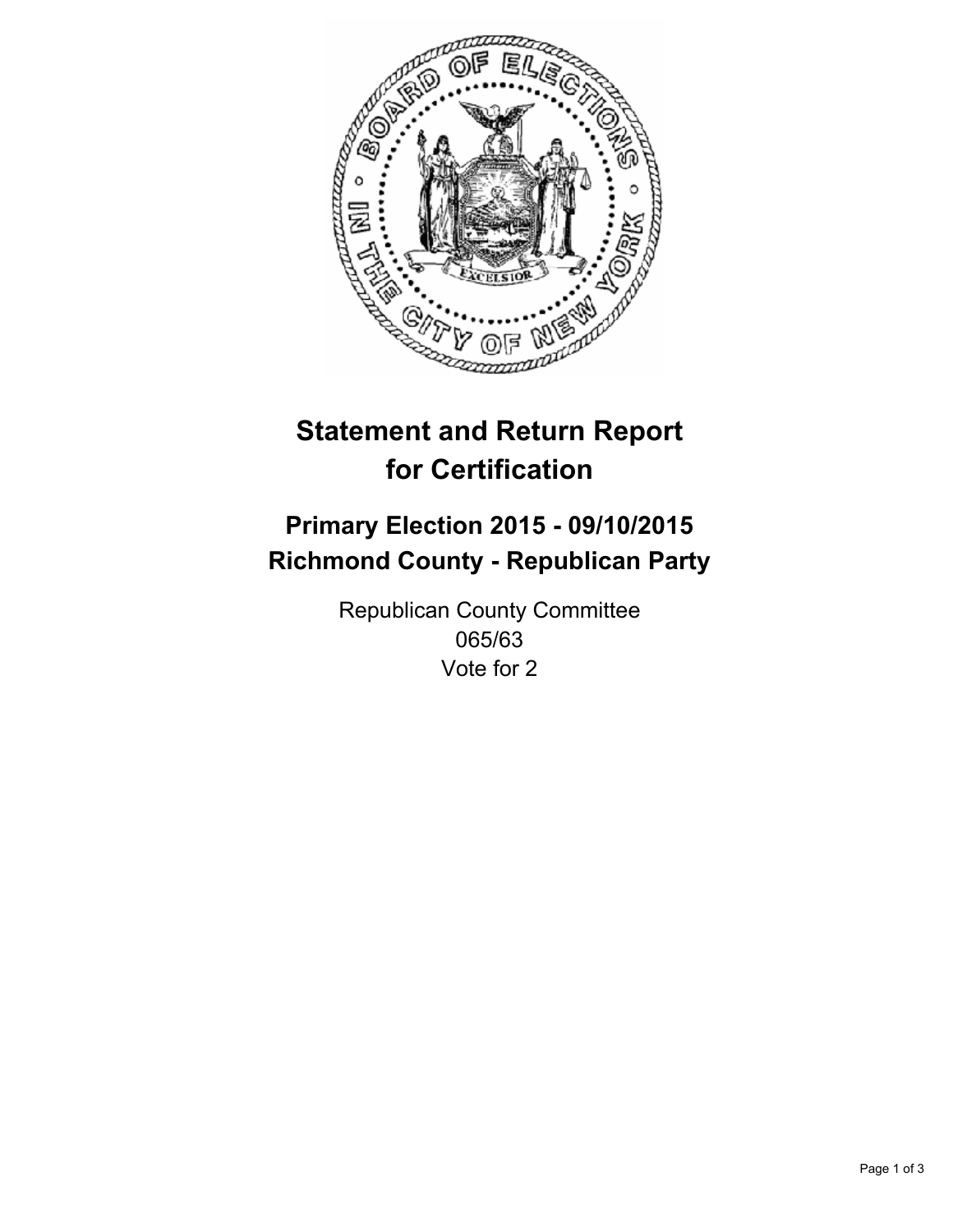

#### **Assembly District 63**

| <b>PUBLIC COUNTER</b>                                    | 11 |
|----------------------------------------------------------|----|
| ABSENTEE/MILITARY                                        | 0  |
| <b>AFFIDAVIT</b>                                         | 0  |
| <b>Total Ballots</b>                                     | 11 |
| Less - Inapplicable Federal/Special Presidential Ballots | 0  |
| <b>Total Applicable Ballots</b>                          | 11 |
| RANDY J. DEANGELO                                        | 3  |
| THOMAS J. NOLAN                                          | 2  |
| ROBERT P. CAPANO                                         | 8  |
| UNATTRIBUTABLE WRITE-IN (WRITE-IN)                       |    |
| <b>Total Votes</b>                                       | 14 |
| Unrecorded                                               | 8  |